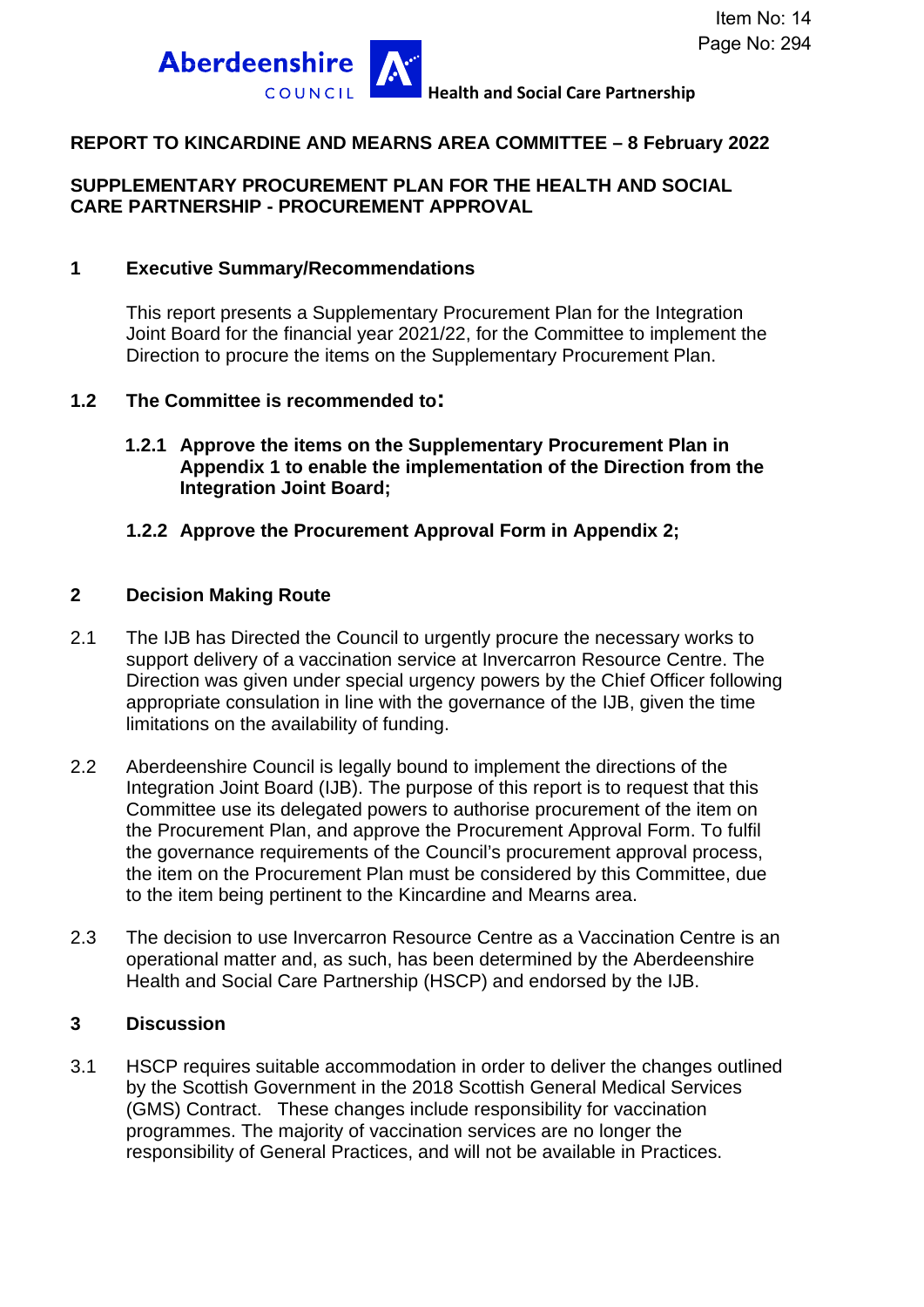- 3.2 HSCP is working to establish seven Vaccination Centres across Aberdeenshire – in Macduff, Fraserburgh, Peterhead, Inverurie, Huntly, Banchory and Stonehaven.
- 3.3 The long-term Banchory and Inverurie Vaccination Centres are operational.
- 3.4 Vaccination services in Macduff, Fraserburgh, Peterhead and Huntly are operating from temporary accommodation while works are carried out to prepare the long-term accommodation. These services will be relocated to the long-term Centres by the end of March 2022.
- 3.5 The vaccination service for Kincardine and Mearns is being delivered from Stonehaven Town Hall on a temporary basis. Potential venues in Stonehaven were explored by NHS Grampian, Aberdeenshire Council and HSCP. Invercarron Resource centre was identified as the only suitable accommodation for a long-term Centre to deliver vaccination service to the Kincardine and Mearns area.
- 3.6 As funders, NHS Grampian requires that HSCP provides the best value solution, in terms of revenue and capital cost. Invercarron Resource Centre provides best value.Invercarron Resource Centre has the potential to meet all clinical requirements and works can be completed by the end of the financial year. A parking assessment has determined that parking availability is adequate.
- 3.7 Invercarron Resource Centre is part of the operational HSCP portfolio and, as such, the use of the building is an officer operational decision to be made by HSCP. This operational decision has been endorsed by the delegated officer, following consultation with the Chair and Vice-Chair of the IJB and the Chief Officers of Aberdeenshire Council and NHS Grampian.
- 3.8 In March 2020, there was communication with the Ward 18 elected members and the Invercarron Committee highlighting the situation with Invercarron Resource Centre. At that time, HSCP no longer required to use Invercarron to deliver services, however there was cognisance that the building provided a venue for independent community groups and is important to older people in the community. It was proposed that HSCP officers, Members and the Committee work together to ensure the continuity of these activities. Unfortunately, this process was halted due to the Covid 19 pandemic, with HSCP officers having to prioritise service delivery in a public health crisis.
- 3.9 The Centre was closed to groups in March 2020, as a result of the Covid 19 pandemic. Some groups continued to operate, establishing alternative approaches to meeting face-to-face.
- 3.10 When HSCP determined that Invercarron Resource Centre was the only suitable location for Stonehaven Vaccination Centre, the leaders of all groups which previously used the Invercarron Resource Centre were contacted and offered assistance in identifying alternative accommodation. Leaders who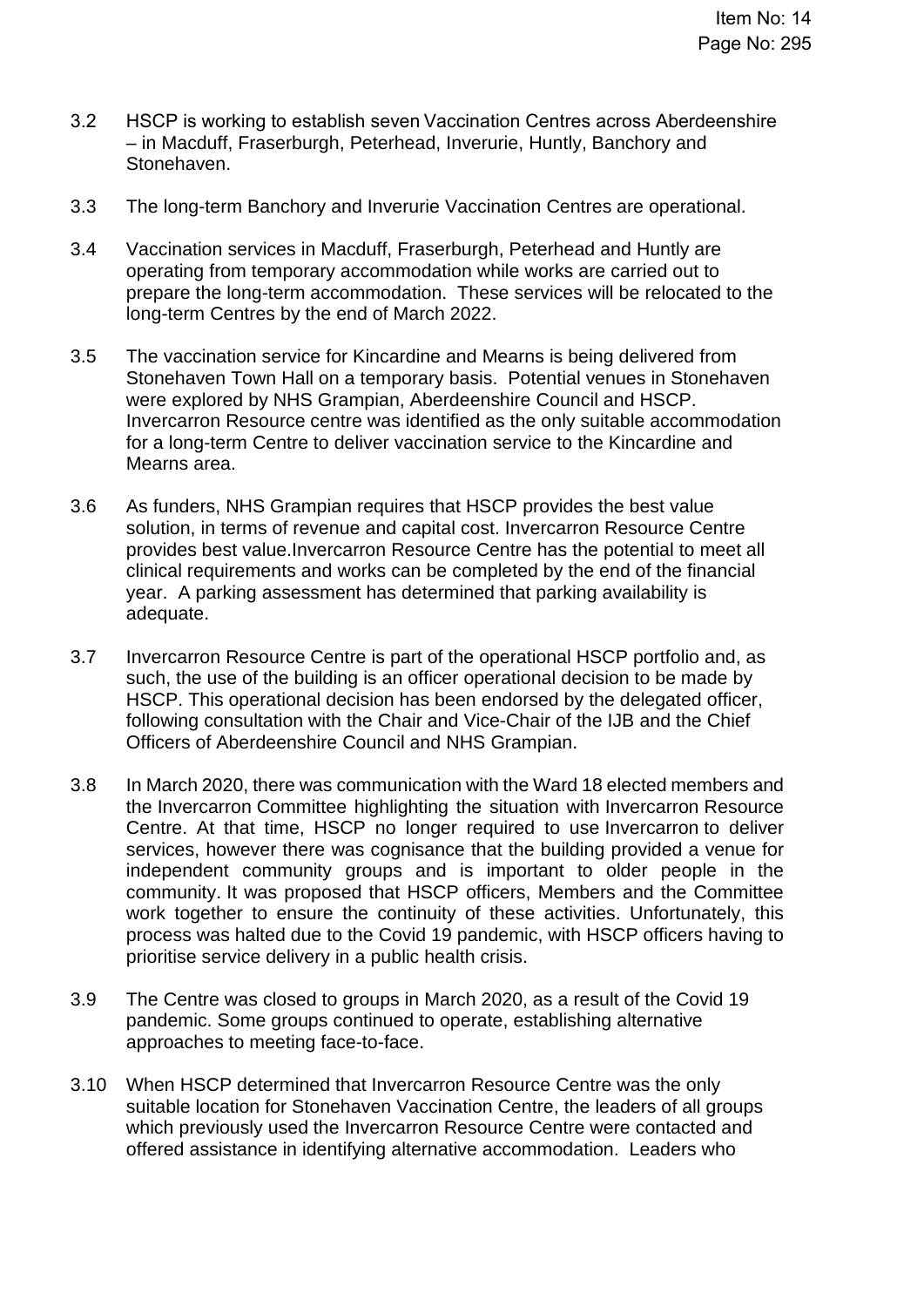responded have been supported in identifying and arranging alternative accommodation.

- 3.11 Approval to procure building work at Invercarron Resource Centre is required to create accommodation suitable for use as a vaccination centre.
- 3.12 Minor works to a value of £75,000 are required to adapt the accommodation to support the needs of the vaccination programme. The works will be fully funded by NHS Grampian, and will be procured and managed through the normal Council process.
- 3.13 Funding approval was received from NHS Grampian on 16 December 2021. This funding has a deadline for commitment and spend of the end of March 2022. If the funding reserved for this project is not used in this timeframe then it may not be available. It is anticipated that 6 weeks will be required on site to complete the works.
- 3.14 The Supplementary Procurement Plan is attached at **Appendix 1** to this report.
- 3.15 In terms of Financial Regulation 5.3.12, the authority to conduct a procurement for each item on the Procurement Plan shall not take place until approval of a Procurement Approval Form. All Procurement Approval Forms will be produced in an approved format ensuring the same level of professional approach regardless of the value of the contract. Information provided will be in proportion to the value and risk associated with the procurement and will include budget availability, need for the provision, options considered, role of stakeholders, benefits and risks and planned expenditure schedule.
- 3.16 Where the Contract Value is between £50,000 and £1,000,000, the Procurement Approval Form may be approved by the relevant Chief Officer and notified to the Head of Commercial and Procurement Shared Services. However, the Committee may at this stage, choose to reserve any item on the Supplementary Procurement Plan which is within its remit and such item would then require its Procurement Approval Form to be reported to this Committee prior to the service being authorised to undertake the procurement. In this instance, the Chief Officer is requesting that the Committee approve the PAF in order to support rapid progress to procurement stage.The Procurement Approval Form is attached as **Appendix 2** to this report

#### **4 Council Priorities, Implications and Risk**

- 4.1 This report helps deliver the Strategic Priority "Health & Wellbeing" within the Pillar "Our People", having the right people, in the right place, at the right time.
- 4.2 This report helps deliver the aims set out in the Aberdeenshire Health and Social Care Partnership Strategic Plan 2020 – 2025 of reshaping care and effectively using resources. HSCP staff will provide effective community-based care and resources will be used efficiently.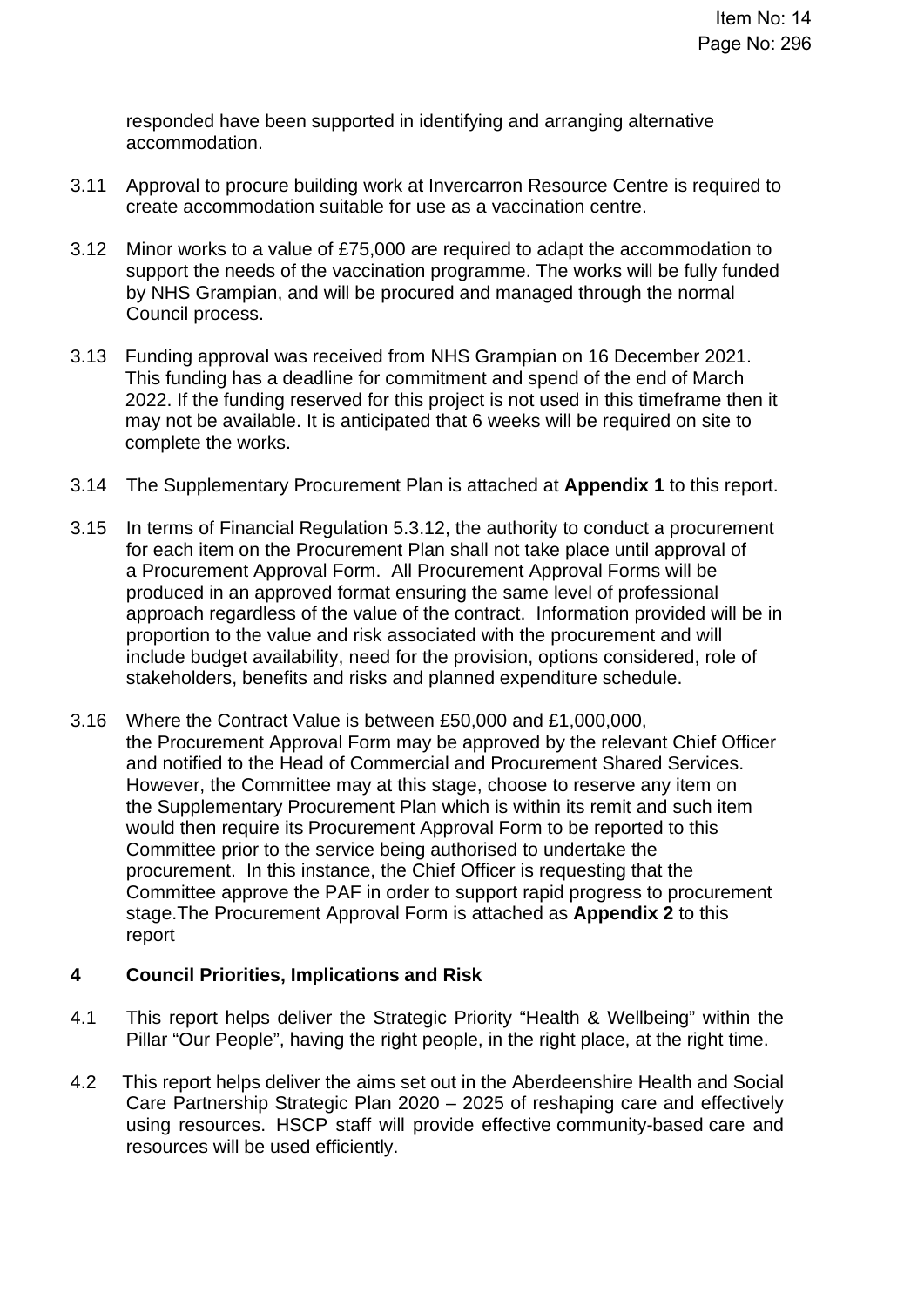4.3 The table below shows whether risks and implications apply if the recommendation(s) is (are) agreed.

| <b>Subject</b>                                             | <b>Yes</b>                    | <b>No</b> | N/A |
|------------------------------------------------------------|-------------------------------|-----------|-----|
| Financial                                                  | x                             |           |     |
| <b>Staffing</b>                                            |                               | x         |     |
| <b>Equalities and Fairer Duty</b><br>Scotland              | IIA attached as<br>Appendix 3 |           |     |
| Children and Young People's<br><b>Rights and Wellbeing</b> |                               | x         |     |
| Climate Change and                                         |                               | x         |     |
| Sustainability                                             |                               |           |     |
| <b>Health and Wellbeing</b>                                |                               | x         |     |
| <b>Town Centre First</b>                                   |                               | x         |     |

- 4.4 The Council Property Service have produced a cost estimate for the required works, and NHS Grampian have approved funding to the required sum. Should the tender cost exceed this sum, HSCP will seek additional funding from NHSG.
- 4.5 An integrated impact assessment has been carried out as part of the development of the proposal set out above. It is included as **Appendix 3**. The following impact has been identified which can be mitigated as described:-
	- Prior to March 2020, a number of groups made use of Invercarron Resource Centre. Some of these groups provided services to older people. Face to face activities ceased due to the impact of the Covid pandemic, although some services adopted other approaches and were able to continue. The centre will no longer be available to these organisations.
	- This has been mitigated by supporting organisations to identify alternative accommodation
- 4.6 The following Risks have been identified as relevant to this matter on a Corporate Level:

ACORP005 Working with other organisations (e.g. supply chains, outsourcing and partnership working);

Whilst NHS Grampian has overall responsibility for the vaccination service, HSCP has a legal duty to deliver it from March 2022. There is a risk that perceived lack of support from Aberdeenshire Council will damage the partnership working between NHS Grampian and the Council.

ACORP006 Reputation management (including social media); Should the works not proceed, it is anticipated that no long-term Vaccination Centre will be established in the Kincardine & Mearns area. There is a risk that the reputations of the Council, NHS Grampian and HSCP will be damaged.

4.7 The following Risk has been identified as relevant to this matter on a Strategic Level: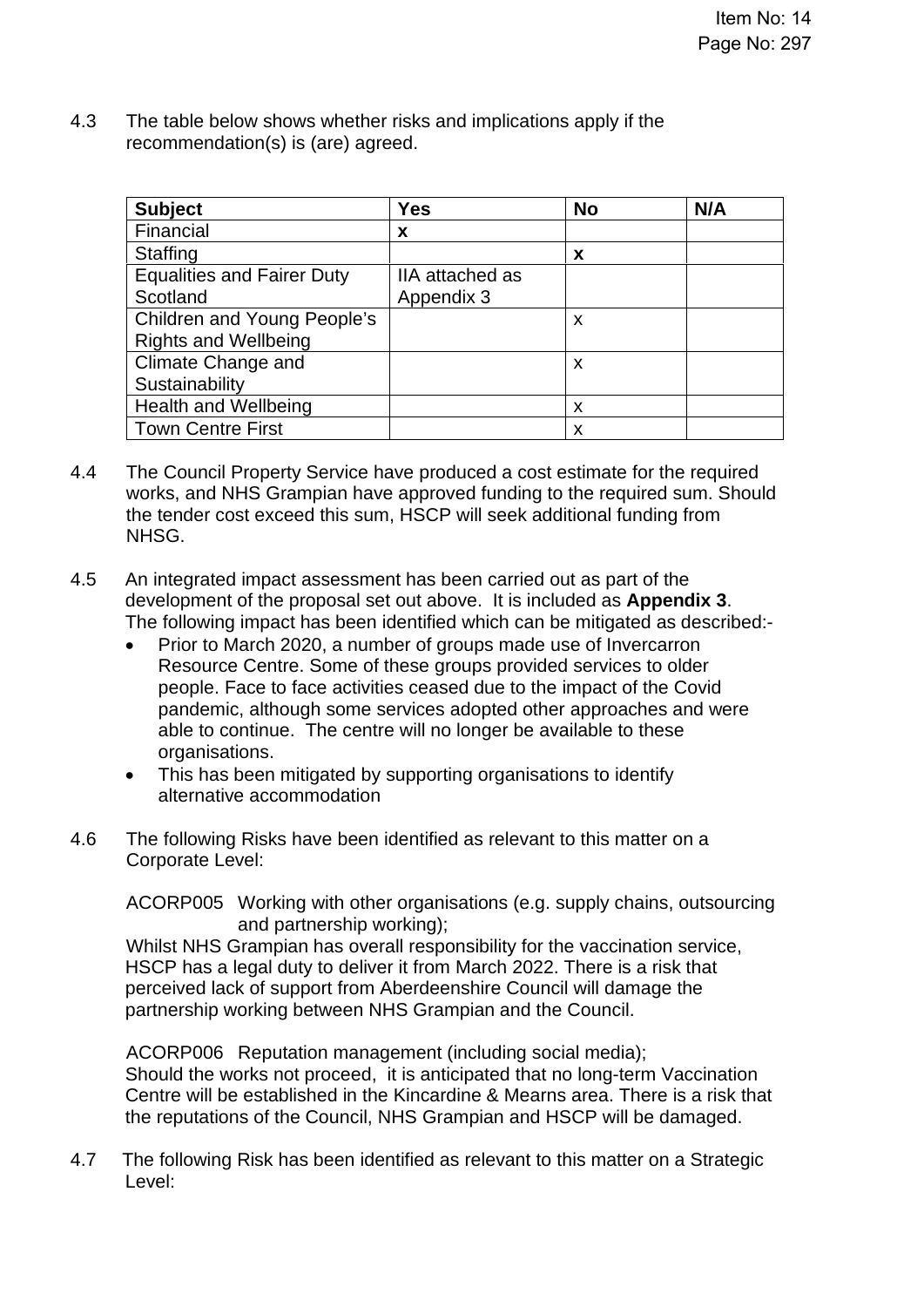8 Risk of failure to deliver standards of care expected by the people of Aberdeenshire in the right place at the right time:

There is no suitable alternative accommodation for the delivery of the vaccination service to Invercarron Resource Centre in Stonehaven. Should the works not proceed, it is anticipated that no long-term Vaccination Centre will be established in the Kincardine & Mearns area. Local residents will be required to travel outwith the area to access a vaccination service as it will no longer be available in General Practice settings. There is evidence to demonstrate that take up of vaccinations is influenced by ease of access. Vaccination rates in Aberdeenshire are high and there is a risk that future take up is impacted by a lack of local service.

### **5 Scheme of Governance**

- 5.1 The Head of Finance and Monitoring Officer within Business Services have been consulted in the preparation of this report and their comments are incorporated within the report and are satisfied that the report complies with the [Scheme of Governance](https://www.aberdeenshire.gov.uk/council-and-democracy/scheme-of-governance/) and relevant legislation.
- 5.2 The Committee is able to consider and take a decision on this item in terms of Sections B.6.4.1 and B.6.4.2.iii of the List of Committee Powers in Part 2A of the Scheme of Governance as it relates to; approval of expenditure from within the approved annual Capital Plan or Revenue Budget for the Aberdeenshire Integration Joint Board; the Aberdeenshire Integration Joint Board has given a Direction to the Council; and the matter relates exclusively to the Kincardine and Mearns Area. In terms of Section B.6.4.3 of the list of Committee Powers in Part 2A of the Scheme of Governance, if a decision made under these sections is not in accordance with Officer recommendations then the matter must be referred to the appropriate Policy Committee.

### **Pamela Millikan, Chief Officer, Aberdeenshire Health and Social Care Partnership**

Report prepared by Fiona Campbell, Business Asset Manager, Aberdeenshire Health and Social Care Partnership

Date 27 January 2022

### **List of Appendices**

- Appendix 1 IJB Supplementary Procurement Plan
- Appendix 2 Procurement Approval Form
- Appendix 3 Integrated Impact Assessment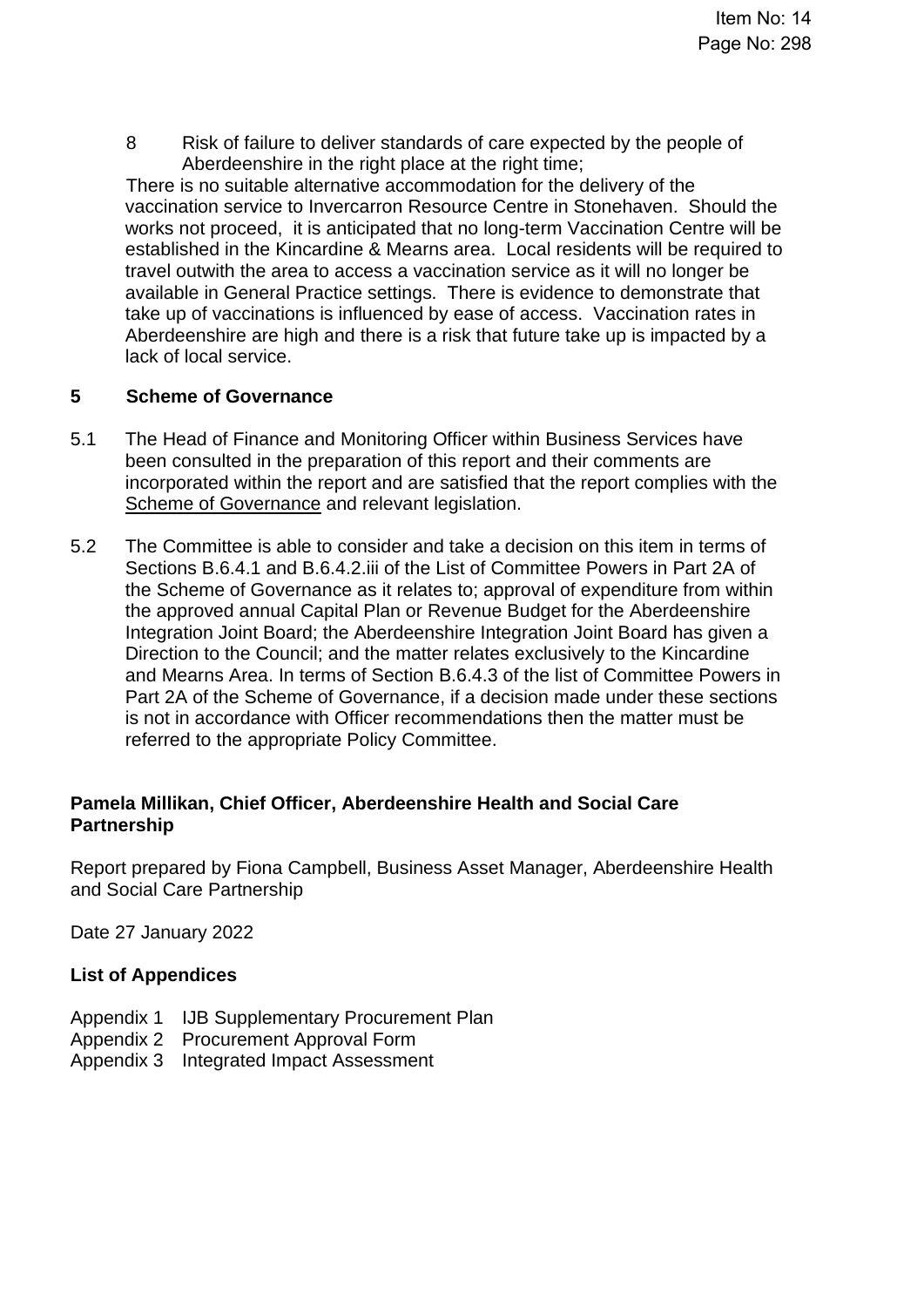Item No: 14 Page No: 299



**Appendix 1** 

### **HEALTH AND SOCIAL CARE SUPPLEMENTARY PROCUREMENT PLAN – 2021/22**

| <b>B.Organised</b><br><b>Contract</b><br>Reference | <b>Service</b> | <b>Contract Name</b>                                                               | <b>Contract Description</b>                                                                                 | Est<br>Contract/Cont<br>ract Extension<br><b>Start Date</b> | Est<br>Contract/Contr<br>act Extension<br><b>End Date</b> | <b>Maximum</b><br><b>Extension</b><br><b>Period</b><br>(Months) | Value to be<br>approved by<br>this Committee | <b>Total</b><br><b>Contract</b><br>Value (inc<br>all options &<br>extensions) | Area(s)<br><b>Contract</b><br><b>Covers</b> |
|----------------------------------------------------|----------------|------------------------------------------------------------------------------------|-------------------------------------------------------------------------------------------------------------|-------------------------------------------------------------|-----------------------------------------------------------|-----------------------------------------------------------------|----------------------------------------------|-------------------------------------------------------------------------------|---------------------------------------------|
|                                                    | <b>HSCP</b>    | Invercarron<br><b>Resource Centre</b><br>- conversion to<br>vaccination<br>centre. | Minor<br>Works at Invercarron Resource<br>Centre, Stonehaven to create<br>Stonehaven Vaccination<br>Centre. | 21/02/2022                                                  | 31/03/2022                                                | n/a                                                             | £75K                                         | £75K                                                                          | Kincardine &<br>Mearns                      |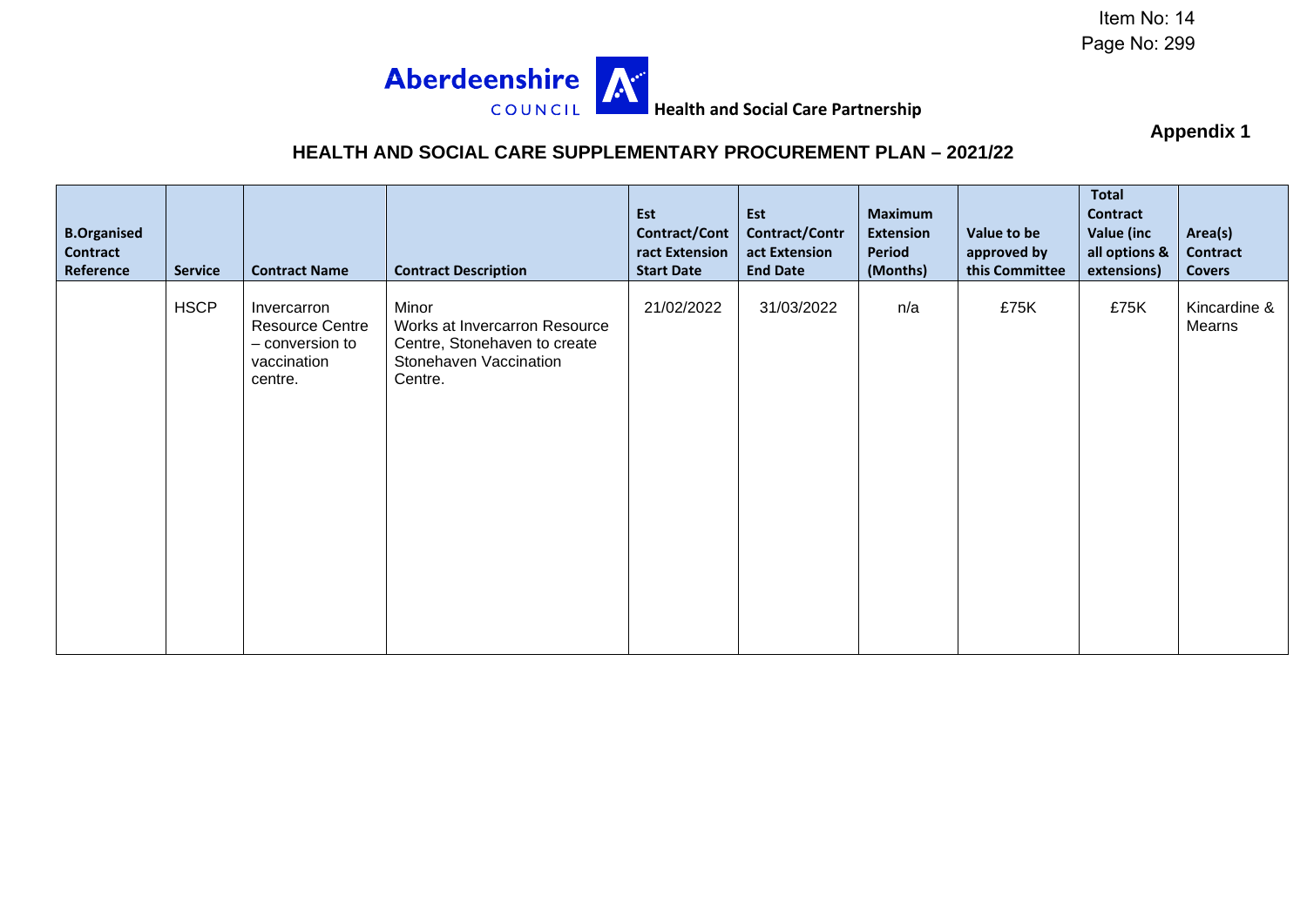

**Health and Social Care Partnership** 

### **Appendix 2**

### **PROCUREMENT APPROVAL FORM (Business Case)**





For proposed procurements of works, goods, or services, where the total estimated expenditure is £10,000 or more (FR 5.3.12)

| <b>Procurement /</b><br><b>Contract Title</b> |                    | Change of use at Invercarron Resource Centre, Stonehaven; from<br>Resource Centre to Vaccination Centre. |                |                                                           |  |
|-----------------------------------------------|--------------------|----------------------------------------------------------------------------------------------------------|----------------|-----------------------------------------------------------|--|
| <b>Procurement Ref No.</b>                    | <b>TBC</b>         |                                                                                                          |                |                                                           |  |
| <b>Current contract(s)in</b><br>place?        | N/A                |                                                                                                          |                |                                                           |  |
| <b>Directorate</b>                            |                    | Aberdeenshire Health and<br>Social Care Partnership                                                      | <b>Service</b> | Aberdeenshire<br>Health and<br>Social Care<br>Partnership |  |
| <b>Lead Officer</b>                           | <b>Chris Smith</b> |                                                                                                          | Date prepared: | 10 December<br>2021                                       |  |
| <b>Procuring Officer</b>                      | Technician         | David Moar, Architectural                                                                                |                |                                                           |  |

#### **1. Recommendation**

| Proposed route to<br>market (delete as<br>appropriate) | The Hard FM contract should allow delivery of these works, but the<br>Service reserve the opportunity to access other procurement routes to<br>ensure timely delivery of works. Whilst this is being undertaken by FES<br>as part of the Hard FM contract due to the project value being $> \pounds 10k$<br>FES have an obligation to undertake their own sub-contractor quotation<br>exercise to support the drive for best value. |
|--------------------------------------------------------|-------------------------------------------------------------------------------------------------------------------------------------------------------------------------------------------------------------------------------------------------------------------------------------------------------------------------------------------------------------------------------------------------------------------------------------|
| Description:                                           | Following the easing of lockdown restrictions and the re-opening of Live<br>Life Aberdeenshire (LLA) properties it has been necessary to identify<br>alternative sites which can be used as Vaccination Centres. Invercarron<br>Resource Centre in Stonehaven has been identified as a suitable venue<br>to host part of the ongoing vaccination programme in South<br>Aberdeenshire.                                               |
|                                                        | The following works are required to ensure the Centre meets required<br>standards.<br>Works to include:-<br>Vinyl flooring in public areas<br>Privacy film to ground floor windows<br>Remove built in cupboards<br>$\bullet$<br>Frame up existing hatch and window<br>Supply and fit additional wash hand basin in vaccination area                                                                                                 |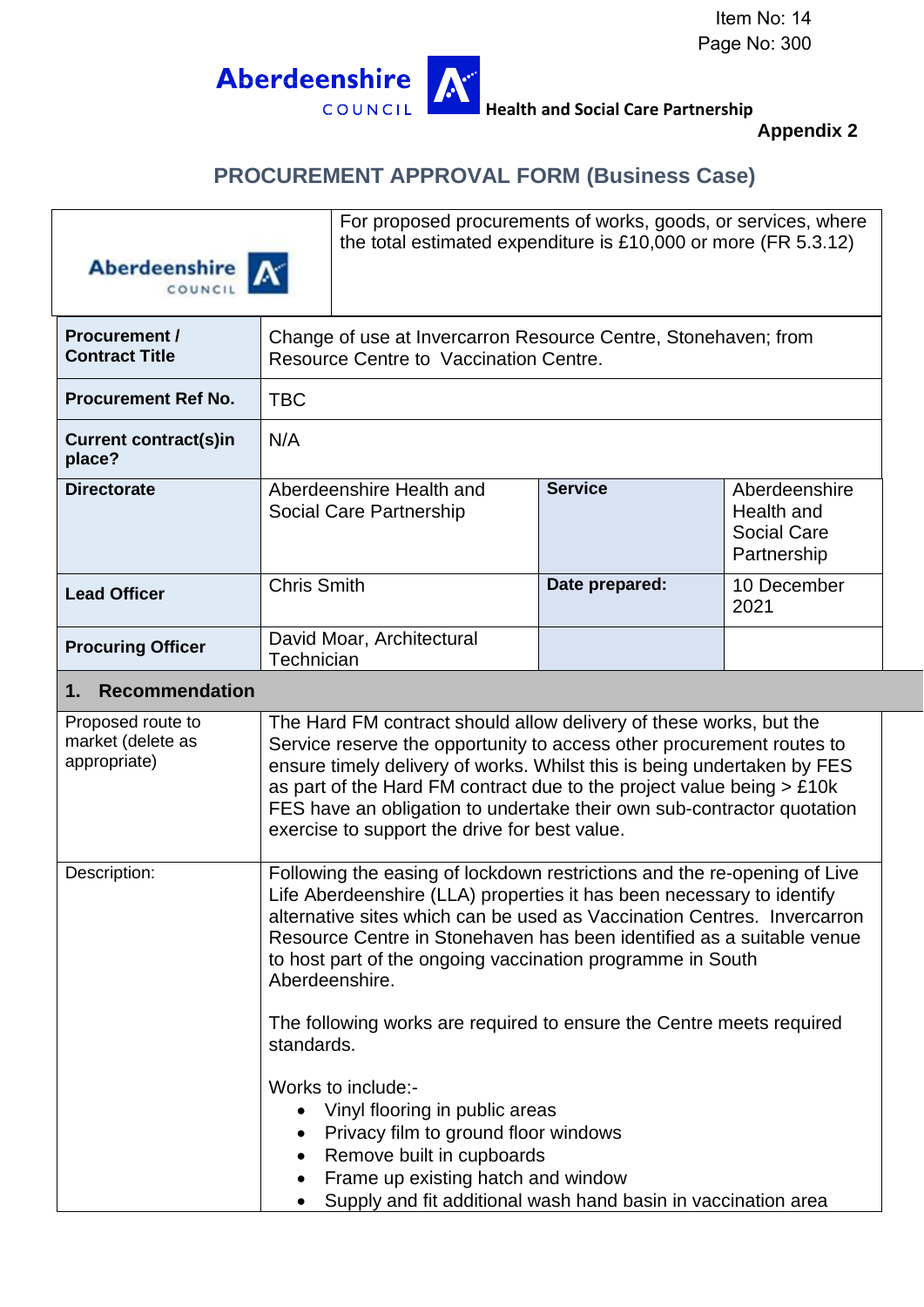|                                                                                                                                                                 | Improvements to lighting in vaccination area<br>$\bullet$<br>Wire vaccine fridges directly to main board                                                                                                                                                                                                                                                                   |
|-----------------------------------------------------------------------------------------------------------------------------------------------------------------|----------------------------------------------------------------------------------------------------------------------------------------------------------------------------------------------------------------------------------------------------------------------------------------------------------------------------------------------------------------------------|
| <b>Contract Start Date:</b>                                                                                                                                     | February 2022                                                                                                                                                                                                                                                                                                                                                              |
| <b>Contract End Date</b><br>(excluding any<br>extensions):                                                                                                      | March 2022                                                                                                                                                                                                                                                                                                                                                                 |
| Is there a provision to<br>extend the contract?                                                                                                                 | <b>No</b>                                                                                                                                                                                                                                                                                                                                                                  |
| Maximum end date<br>including extensions:                                                                                                                       | End of the 2021/22 financial year.                                                                                                                                                                                                                                                                                                                                         |
| <b>Justification for Procurement</b><br>2.                                                                                                                      |                                                                                                                                                                                                                                                                                                                                                                            |
| 1. Is the procurement<br>linked to a national or<br>regional framework and<br>if not, explain need for                                                          | Suitable premises are required to enable local Health Boards to deliver<br>the National COVID-19 Vaccination Programme, via Health and Social<br>Care Partnerships.                                                                                                                                                                                                        |
| this procurement                                                                                                                                                | The procurement is also linked to the Scottish Government General<br>Medical Services (GMS) Contract 2018 commitment to move away from<br>all Adult and Pre-School vaccination programmes being delivered by<br>GPs to being delivered through dedicated Health and Social Care<br>Partnership Teams.                                                                      |
| 2. Is the procurement<br>part of a bigger project?                                                                                                              | Aberdeenshire Health and Social Care Partnership (HSCP) is seeking to<br>establish seven long-term Vaccination Centres. Venues across<br>Aberdeenshire have been explored by NHSG, Aberdeenshire Council<br>and Aberdeenshire Health and Social Care Partnership colleagues.                                                                                               |
|                                                                                                                                                                 | The preference is to upgrade existing buildings where possible, utilising<br>the Hard FM NEC3 Term Service Contract, but the Service reserve the<br>opportunity to access other procurement routes to ensure timely delivery<br>of works.                                                                                                                                  |
| 3. Detail the drivers for<br>demand related to this<br>procurement                                                                                              | HSCP will require suitable dedicated facilities to deliver the changes<br>outlined by the Scottish Government in the 2018 GMS Contract, as the<br>majority of vaccinations will no longer be delivered in General Practices.                                                                                                                                               |
|                                                                                                                                                                 | The service changes include HSCP staff delivering -<br>Vaccination Programmes -<br>o Pre-School<br>Influenza<br>$\circ$<br>o At Risk<br>o Age Group Programmes such as Shingles, Pneumococcal,<br><b>Hepatitis B</b>                                                                                                                                                       |
| 4. How does the<br>planned procurement<br>support the Service's<br>plans, strategies and<br>related council policies<br>and the outcomes<br>associated with the | The aims set out in the Aberdeenshire Health and Social Care<br>Partnership Strategic Plan 2020 – 2025 of reshaping care and effectively<br>using resources will be met. HSCP staff will provide effective<br>community-based care and resources will be used efficiently as it is<br>hoped that long-term sites will be owned by either NHSG or<br>Aberdeenshire Council. |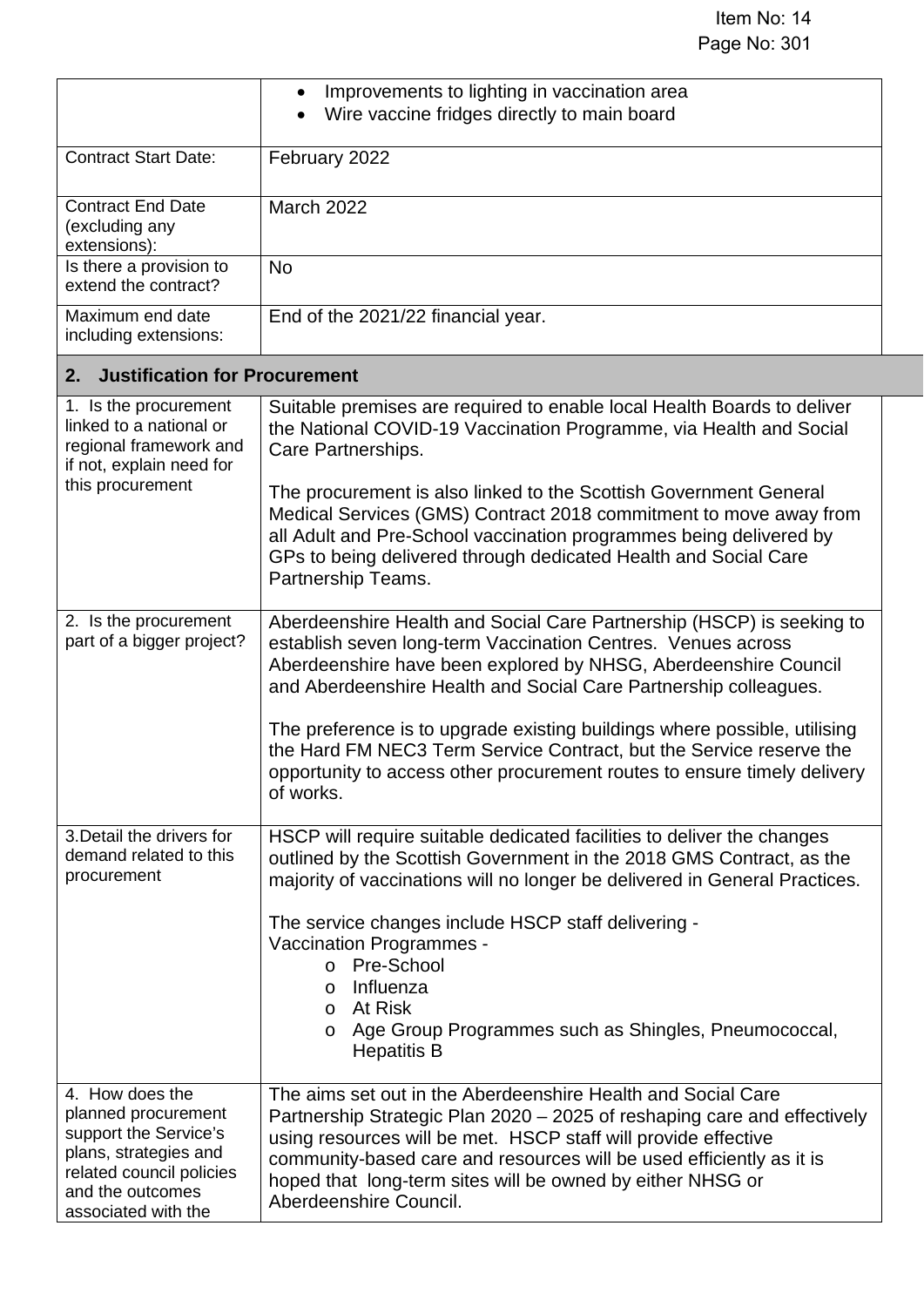| <b>LOIP/Council Priorities</b><br>and/or the Council's<br>associated<br>commissioning<br>intentions?                                                                                                   |                                                                                                                                                                              |  |
|--------------------------------------------------------------------------------------------------------------------------------------------------------------------------------------------------------|------------------------------------------------------------------------------------------------------------------------------------------------------------------------------|--|
| 5. How does the<br>planned procurement<br>support the Medium-<br><b>Term Financial Strategy</b><br>and deliver Best Value<br>for the Council?                                                          | Four quotes will initially be sought through the Hard FM NEC3 Term<br>Service Contract in line with Aberdeenshire Council Financial<br>Regulations.                          |  |
| 6. Will Community<br>Benefits be achieved?                                                                                                                                                             | Via the overriding Hard FM contract FES have a number of obligations to<br>deliver with regards Community Benefits.                                                          |  |
| 7. How will the resulting<br>Contract be managed?                                                                                                                                                      | Aberdeenshire Council Property services will project manage and<br>monitor the contract.                                                                                     |  |
| <b>Risk</b><br>3.                                                                                                                                                                                      |                                                                                                                                                                              |  |
| What risks are<br>associated with this<br>procurement?                                                                                                                                                 | Lack of approval to procure the required works leading to no<br>accommodation for vaccination service delivery in Kincardine and<br>Mearns.                                  |  |
|                                                                                                                                                                                                        | Lack of funding to develop the Vaccination Centre leading to no<br>accommodation for vaccination service delivery in Kincardine and<br>Mearns.                               |  |
| <b>Consultation</b><br>4.                                                                                                                                                                              |                                                                                                                                                                              |  |
| Details of consultation<br>undertaken                                                                                                                                                                  | <b>NHS Grampian</b><br>Aberdeenshire Council<br>Aberdeenshire Health and Social Care Partnership<br>Group leaders                                                            |  |
| Legal<br>5.                                                                                                                                                                                            |                                                                                                                                                                              |  |
| Please state any<br>legislation, statutory<br>guidance or national<br>policy applicable to the<br>proposal. Does this<br>comply with all relevant<br>legal provisions? (to be<br>completed by Service) |                                                                                                                                                                              |  |
| <b>Finance</b><br>6.                                                                                                                                                                                   |                                                                                                                                                                              |  |
| Expenditure<br>Classification                                                                                                                                                                          | Revenue<br>⊠<br>Capital<br>⊔<br><b>Housing Revenue Account</b><br>$\Box$<br><b>Common Good</b><br>$\Box$<br>Other (please state) (including Developer Obligations)<br>$\Box$ |  |
| Budget Page(s):                                                                                                                                                                                        | NHS Grampian are the funder of the adaptations costs which will be paid to the<br>Council via HSCP                                                                           |  |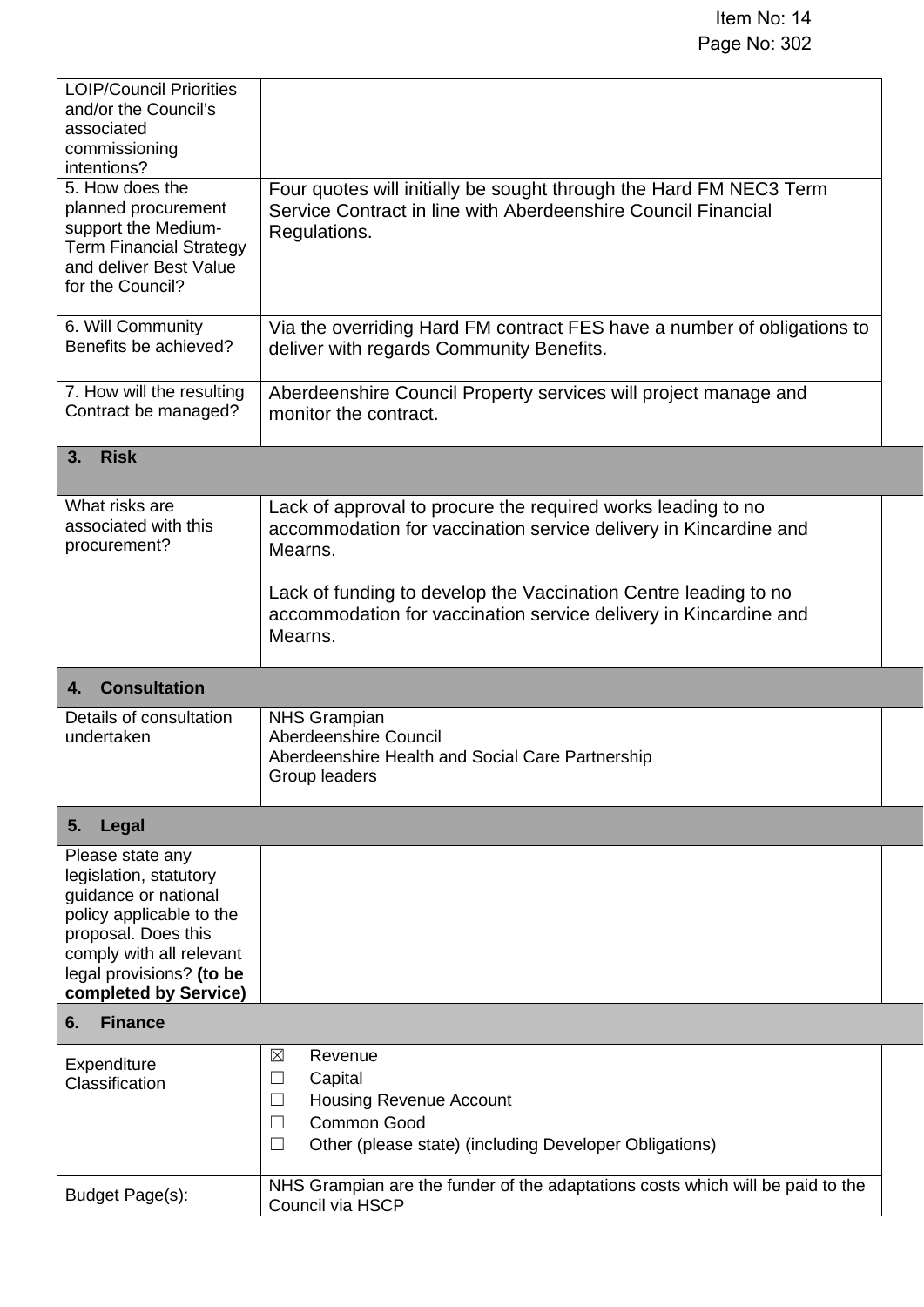| <b>Budget Line reference</b><br>(when contract is<br>contained within one<br>$line)$ :<br>Financial Code (when<br>contract contained<br>within one code):<br>Any type of Expenditure<br>- the revenue<br>implications | 16. Repairs, Alterations & Maintenance of Buildings<br>A.L099100.1603.0000.0<br>N/A                                                                                                                                                                                             |  |  |
|-----------------------------------------------------------------------------------------------------------------------------------------------------------------------------------------------------------------------|---------------------------------------------------------------------------------------------------------------------------------------------------------------------------------------------------------------------------------------------------------------------------------|--|--|
| Contract / Procurement<br>Value:                                                                                                                                                                                      | <b>Estimated Total Costs</b><br>Project / Programme:<br>£000's<br><b>Construction Cost</b><br>62<br>10<br><b>Property Fees</b><br><b>External Fees</b><br>3<br>Other (planning,<br>warrant fees)<br>75<br>Maximum total contract value (including optional extensions): £75,000 |  |  |
| Are contract values<br>estimated?                                                                                                                                                                                     | Yes                                                                                                                                                                                                                                                                             |  |  |
| What cash savings or<br>benefits will be achieved<br>through this<br>procurement?                                                                                                                                     | Savings will be made through avoidance of potential Dilapidations, Void and<br>Demolition costs.                                                                                                                                                                                |  |  |
| Is budget sufficient for<br>procurement?                                                                                                                                                                              | Yes                                                                                                                                                                                                                                                                             |  |  |
| <b>Governance</b><br>7.                                                                                                                                                                                               |                                                                                                                                                                                                                                                                                 |  |  |
| Supported by Finance:                                                                                                                                                                                                 | Name / date: Funding approval from Gerry Donald, NHS Grampian<br>Confirmed by Chris Smith 11/01/2022                                                                                                                                                                            |  |  |
| Supported by<br>Commercial and<br>Procurement:                                                                                                                                                                        | Name / date: Alison Gallacher 11/01/2022                                                                                                                                                                                                                                        |  |  |
| Consultation with<br><b>Relevant Service</b><br>Management Team (if<br>£50k or more)                                                                                                                                  | Name of RSMT: Strategy and Business Services<br>16/12/2021                                                                                                                                                                                                                      |  |  |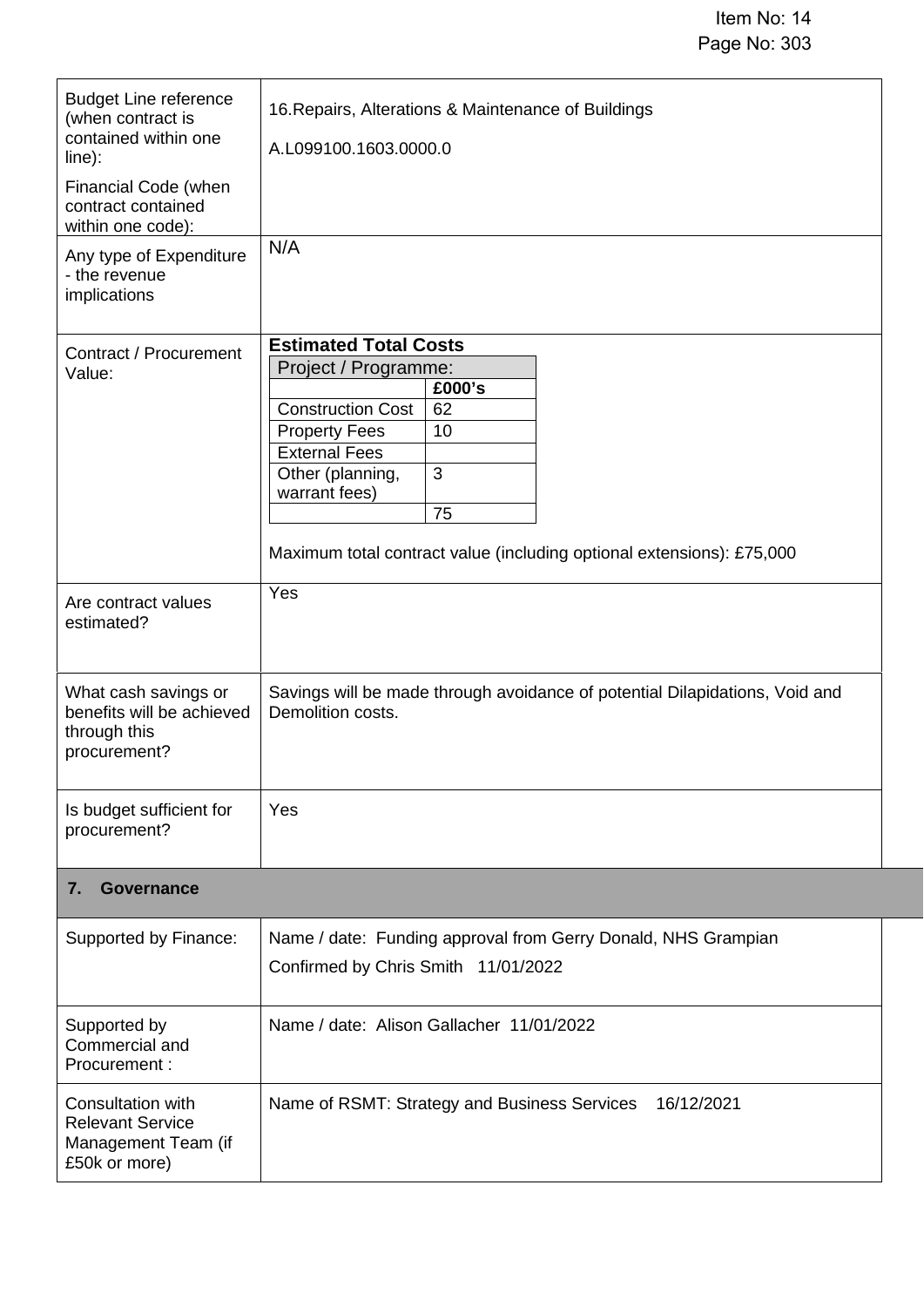| Approved by Chief<br>Officer (or officer with<br>recorded sub-<br>delegation)                    | Name:<br>Date:                                                 |
|--------------------------------------------------------------------------------------------------|----------------------------------------------------------------|
| If 50k or more - item<br>included in Procurement<br>Plan approved by /<br>reported to Committee: | Name of Committee: Kincardine & Mearns Area Committee<br>Date: |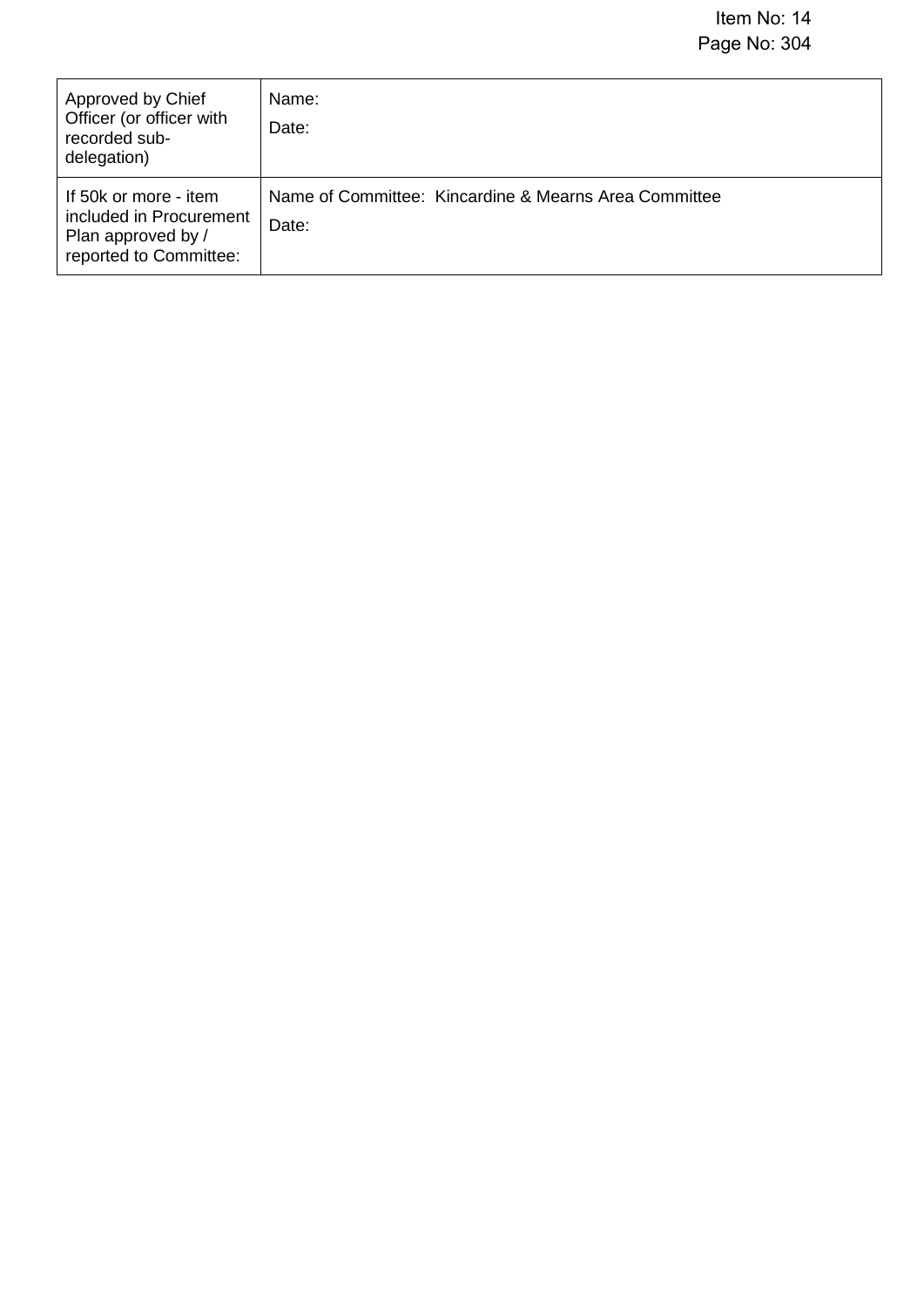

**Health and Social Care Partnership** 

**Appendix 3**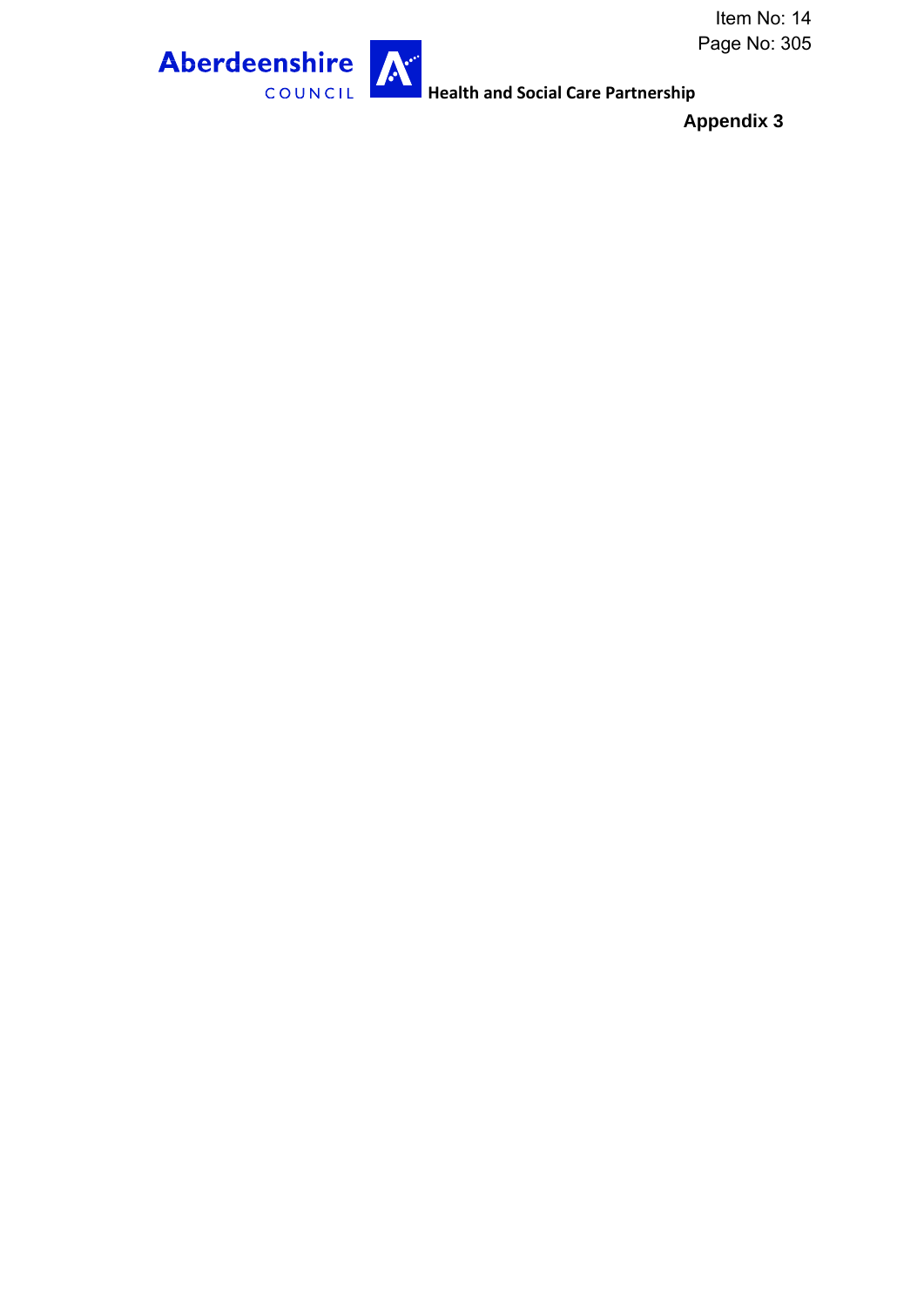APPENDIX 3

# Aberdeenshire Council .

## Integrated Impact Assessment.

## Procurement Approval - Works to Invercarron.

| Assessment ID                 | IIA-000324                   |
|-------------------------------|------------------------------|
| <b>Lead Author</b>            | Fiona Campbell               |
| <b>Additional Authors</b>     | Shona Strachan               |
| <b>Service Reviewers</b>      | Alison McCann,, Richard Gray |
| <b>Subject Matter Experts</b> | Lynne Gravener               |
| Approved By                   | <b>Chris Smith</b>           |
| Approved On                   | Tuesday January 11, 2022     |
| <b>Publication Date</b>       | Tuesday January 11, 2022     |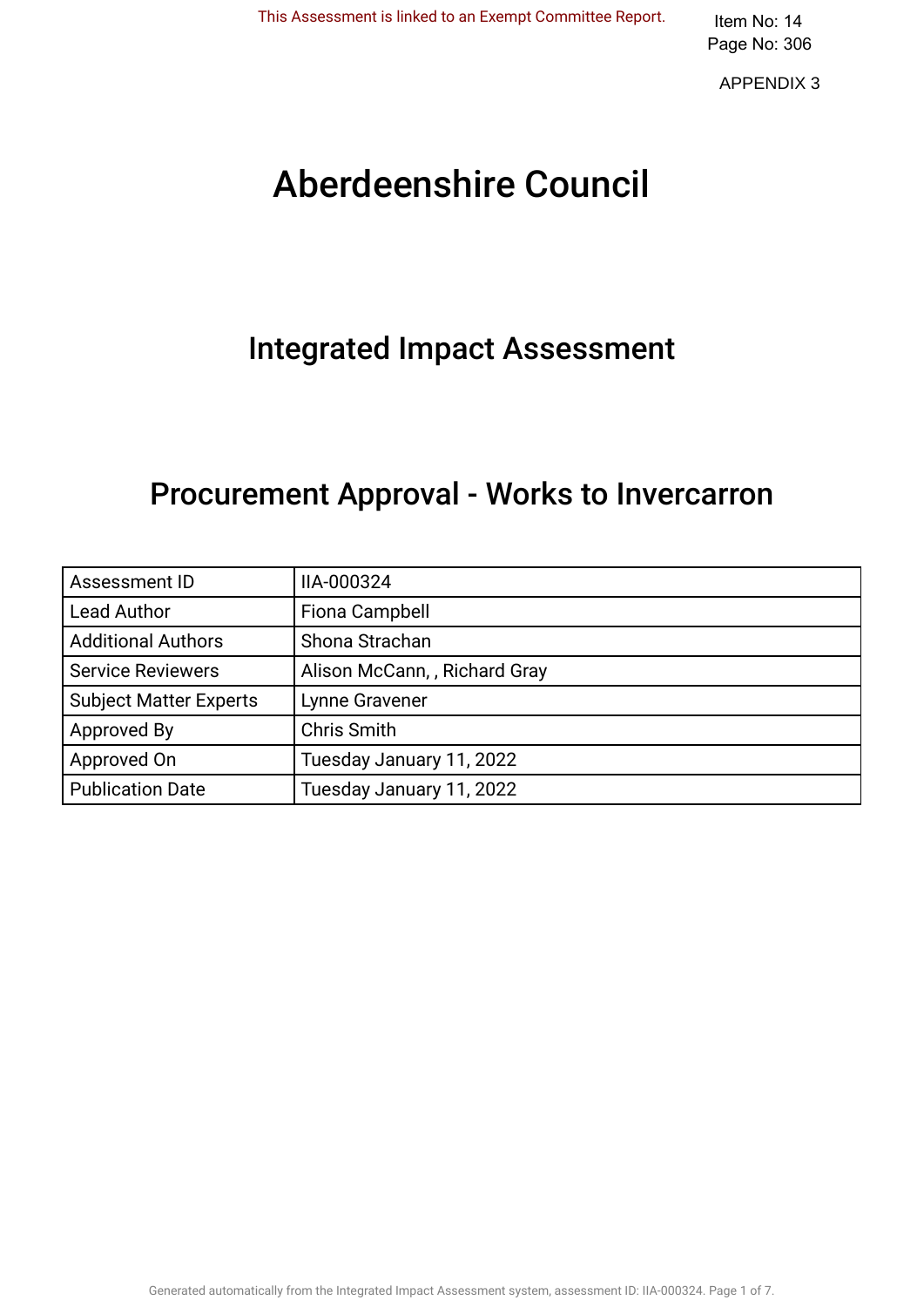## 1. Overview.

This document has been generated from information entered into the Integrated Impact Assessment system.

Report to Kincardine and Mearns Area Committee - 18 January 2022

Supplementary Procurement Plan for the Health and Social Care Partnership - Procurement Approval

During screening 1 of 10 questions indicated that detailed assessments were required, the screening questions and their answers are listed in the next section. This led to 1 out of 5 detailed impact assessments being completed. The assessments required are:

• Equalities and Fairer Scotland Duty

In total there are 0 positive impacts as part of this activity. There is 1 negative impact, the impact has been mitigated.

A detailed action plan with 1 points has been provided.

This assessment has been approved by chris.smith@aberdeenshire.gov.uk.

The remainder of this document sets out the details of all completed impact assessments.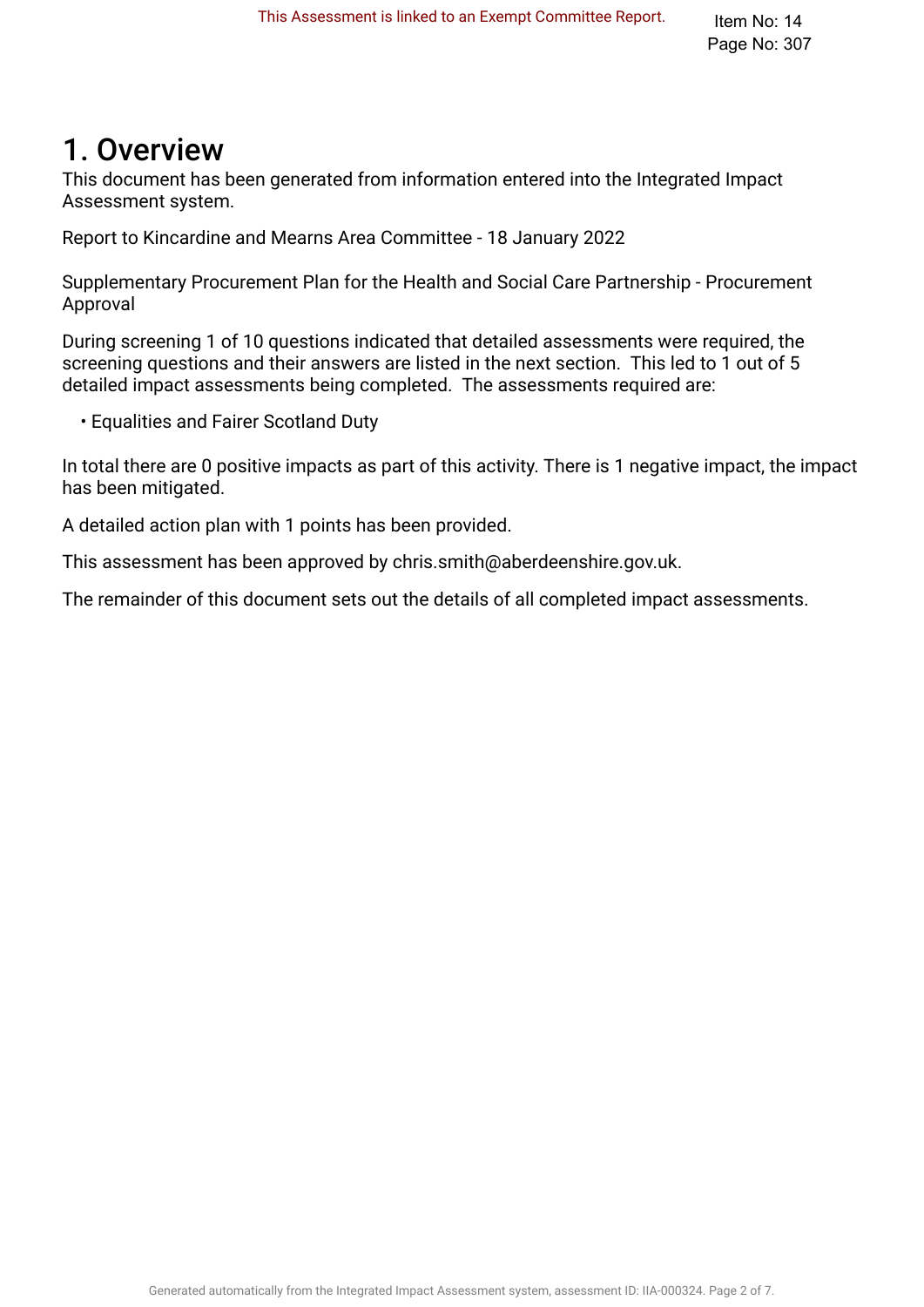## 2. Screening

| No  |
|-----|
| No  |
| No  |
| No  |
| No  |
| Yes |
| No. |
| No  |
| No  |
| No  |
|     |

## 3. Impact Assessments

| Children's Rights and Wellbeing            | Not Required                          |
|--------------------------------------------|---------------------------------------|
| <b>Climate Change and Sustainability</b>   | Not Required                          |
| <b>Equalities and Fairer Scotland Duty</b> | All Negative Impacts Can Be Mitigated |
| <b>Health Inequalities</b>                 | Not Required                          |
| <b>Town Centre's First</b>                 | Not Required                          |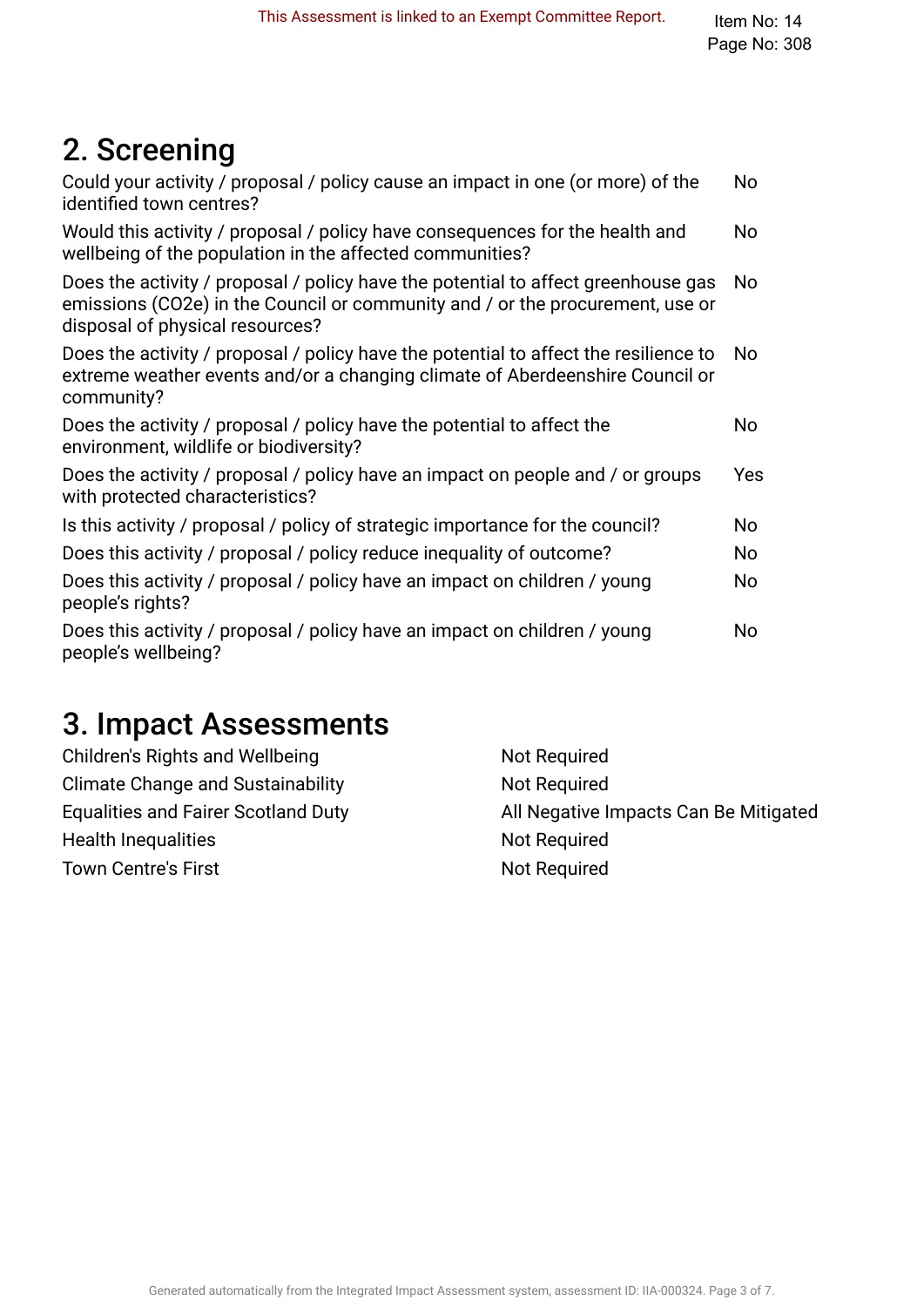## 4. Equalities and Fairer Scotland Duty Impact **Assessment**

### 4.1. Protected Groups

| Indicator                            | <b>Positive</b> | <b>Neutral</b> | <b>Negative</b> | <b>Unknown</b> |
|--------------------------------------|-----------------|----------------|-----------------|----------------|
| Age (Younger)                        |                 | Yes            |                 |                |
| Age (Older)                          |                 |                | Yes             |                |
| <b>Disability</b>                    |                 | Yes            |                 |                |
| Race                                 |                 | Yes            |                 |                |
| <b>Religion or Belief</b>            |                 | Yes            |                 |                |
| <b>Sex</b>                           |                 | Yes            |                 |                |
| <b>Pregnancy and Maternity</b>       |                 | Yes            |                 |                |
| <b>Sexual Orientation</b>            |                 | Yes            |                 |                |
| <b>Gender Reassignment</b>           |                 | Yes            |                 |                |
| <b>Marriage or Civil Partnership</b> |                 | Yes            |                 |                |

### 4.2. Socio-economic Groups

| Indicator                   | <b>Positive</b> | <b>Neutral</b> | <b>Negative</b> | Unknown |
|-----------------------------|-----------------|----------------|-----------------|---------|
| Low income                  |                 | Yes            |                 |         |
| Low wealth                  |                 | Yes            |                 |         |
| <b>Material deprivation</b> |                 | Yes            |                 |         |
| Area deprivation            |                 | Yes            |                 |         |
| Socioeconomic background    |                 | Yes            |                 |         |

## 4.3. Negative Impacts and Mitigations

| Impact Area | <b>Details and Mitigation</b> |
|-------------|-------------------------------|
|             |                               |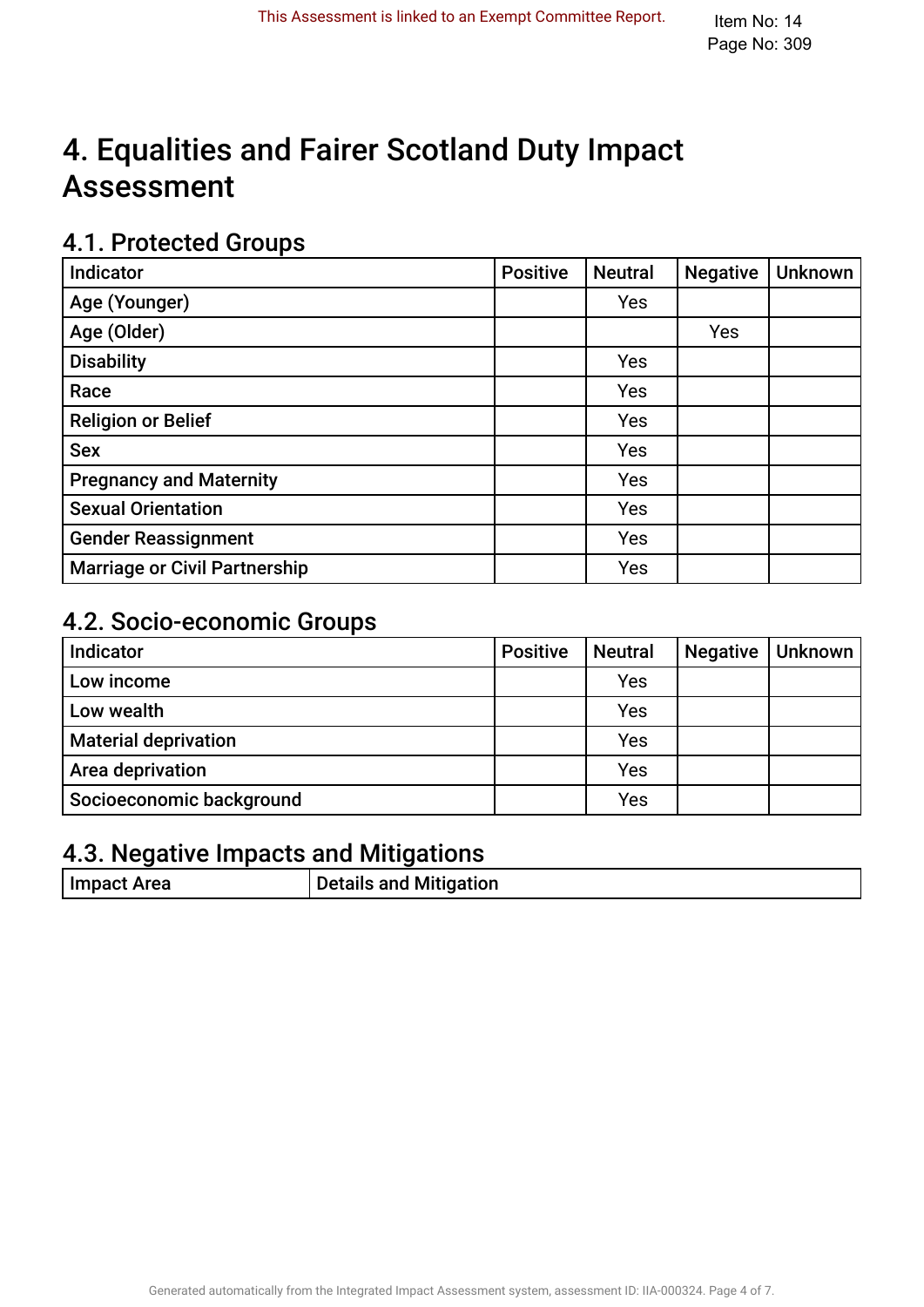| <b>Impact Area</b> | <b>Details and Mitigation</b>                                                                                                                                                                                                                                                                                                                |                                                                                                                                                                                                                                                                                                                                                                                                        |  |
|--------------------|----------------------------------------------------------------------------------------------------------------------------------------------------------------------------------------------------------------------------------------------------------------------------------------------------------------------------------------------|--------------------------------------------------------------------------------------------------------------------------------------------------------------------------------------------------------------------------------------------------------------------------------------------------------------------------------------------------------------------------------------------------------|--|
| Age (Older)        | Prior to March 2020, a number of groups which support older<br>people made use of Invercarron Resource Centre. Face to face<br>activities ceased due to the impact of the Covid pandemic,<br>although some services adopted other approaches and were<br>able to continue. The centre will no longer be available to these<br>organisations. |                                                                                                                                                                                                                                                                                                                                                                                                        |  |
|                    | Can be<br>mitigated                                                                                                                                                                                                                                                                                                                          | <b>Yes</b>                                                                                                                                                                                                                                                                                                                                                                                             |  |
|                    | Mitigation                                                                                                                                                                                                                                                                                                                                   | Identification of alternative accommodation.<br>A letter was sent to all lead contacts for the<br>organisations which previously used<br>Invercarron Resource Centre in July 2021.<br>Support was offered to identify alternative<br>venues. The organisations which responded<br>accepting the offer of support were contacted<br>and AHSCP staff worked with them to identify<br>alternative spaces. |  |
|                    | Timescale                                                                                                                                                                                                                                                                                                                                    | Complete - August 2021                                                                                                                                                                                                                                                                                                                                                                                 |  |

### 4.4. Evidence

| <b>Type</b>          | <b>Source</b>                                                       | It says?                                                                                                                                                                                                  | It Means?                                                                                      |
|----------------------|---------------------------------------------------------------------|-----------------------------------------------------------------------------------------------------------------------------------------------------------------------------------------------------------|------------------------------------------------------------------------------------------------|
| <b>Internal Data</b> | <b>Bookings record</b><br>for Invercarron<br><b>Resource Centre</b> | A number of groups and<br>services used<br>accommodation at<br><b>Invercarron Resource Centre</b><br>pre-covid. Some of these<br>groups were providing<br>services relating to health<br>and social care. | There is likely to be demand<br>for accommodation for<br>groups and services in<br>Stonehaven. |

### 4.5. Engagement with affected groups.

Organisations using Invercarron Resource Centre were contacted in July 2021

### 4.6. Ensuring engagement with protected groups.

The lead contacts of organisations work with their members

### 4.7. Evidence of engagement.

All lead contacts were offered support with identifying alternative accommodation, a small number responded and AHSCP staff have provided assistance.

## 4.8. Overall Outcome.

All Negative Impacts Can Be Mitigated.

Alternative venues have been identifed for organisations which are returning to face to face activity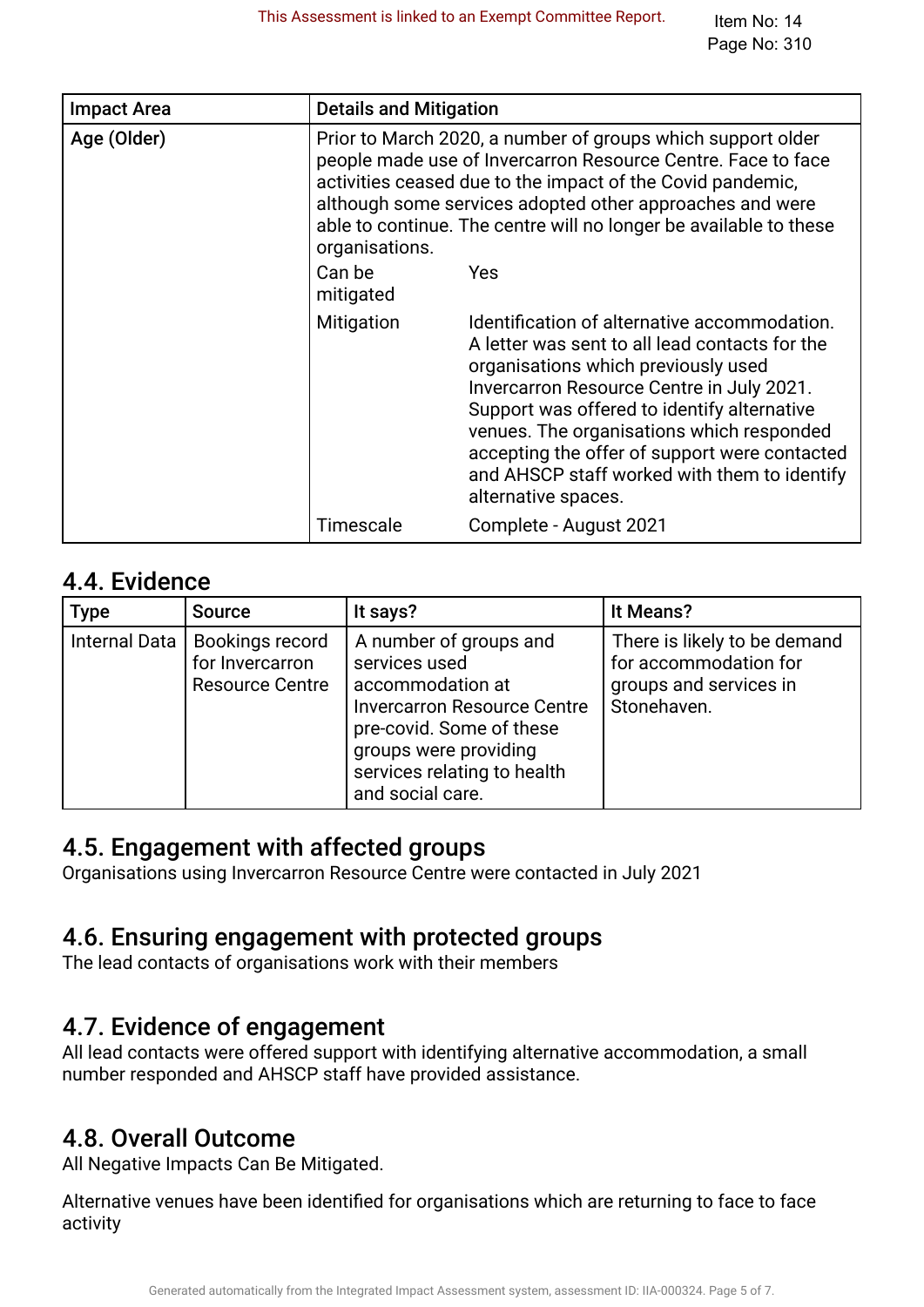Item No: 14 Page No: 311

## 4.9. Opportunities of Equality

Access to vaccination services in the community